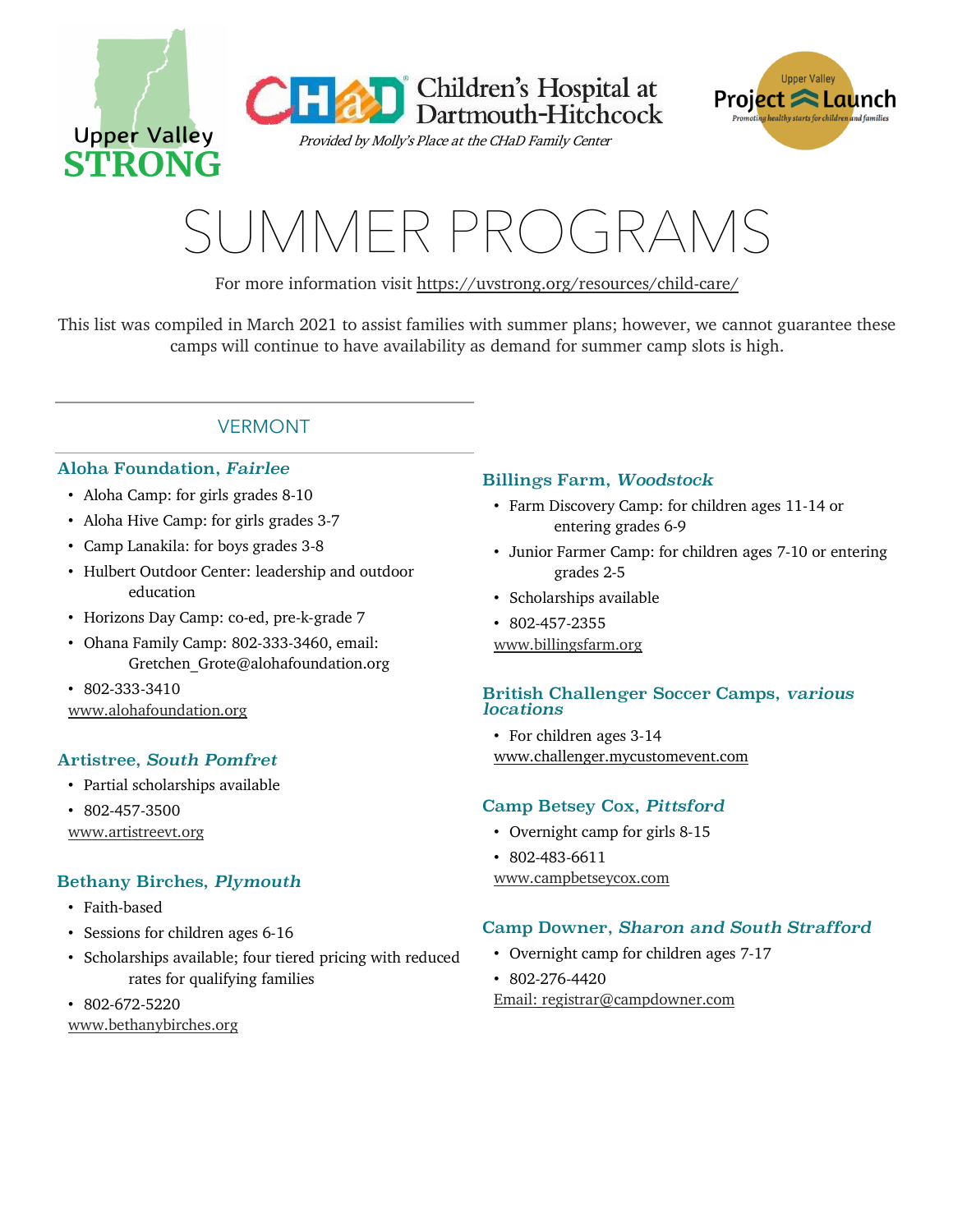# Camp Farnsworth, *Thetford*

- Girl Scout camps
- ! Camp Farnsworth: for girls who have completed grades 1-11
- ! Camp Kettleford: for girls who have completed pre-Kgrade 8
- Camp Seawood: for girls who have completed pre-Kgrade 8
- ! Camp Twin Hills: for girls who have completed pre-Kgrade 8
- ! 802-785-2284 www.girlscoutsgwm.org

# Camp Farwell, *Bradford*

- Overnight camp for girls ages 6-17
- $\cdot$  802-429-2244
- www.farwell.com

## Camp Sangomon, *Pittsford*

! Overnight camp for boys 9-15, or trainees 16-18 www.campsangamon.com

# Camp Thorpe, *Goshen*

- ! Overnight camp for ages 12-20 with special needs
- Sessions for children ages 6-16
- $\cdot$  802-672-5220

www.campthorpe.org

## Cedar Circle Summer Day Camps, *East Thetford*

- For children ages 6-11
- ! Sliding scale fee to accommodate financial needs www.cedarcirclefarm.org

# Chandler Center for the Arts Camp, *Randolph*

- Day camp for children ages 6-18
- ! Various acting, dance, choreography, filmmaking, and animation camps
- Scholarships available

www.chandler-arts.org/summer-camps

## The Community Campus, *Woodstock*

- Day camp for children ages 6-12
- Can be half or full day
- ! Weekly sessions are themed

https://www.thecommunitycampus.org/summer-camp-2021/

## Coyote Hill Mountain Bike Camp, *Bradford*

- ! Campers ages 8-12 of all abilities
- $\cdot$  802-222-5133

## Delaney Stables, *West Windsor*

- Horse day camp
- ! Tuesday-Friday 9am-1pm
- $\cdot$  802-484-3138

Email: DelaneyStables@gmail.com

## Farm and Wilderness, *Plymouth*

- ! Many programs for children ages 3-17
- $\cdot$  802-422-3761

# The Haven Summer Programming, *Norwich*

- ! Day camp for current and former guests of the Haven shelter
- Call the UV Haven to learn more
- Free of cost
- www.uppervalleyhaven.org/programs/childrenseducation-programs-and-activities/

# Montshire Summer Camp, *Norwich*

• Day camp for ages  $4-8$ <sup>th</sup> grade www.montshire.org/programs/for-childrenfamilies/summer-camps

# Morrill Homestead, *Strafford*

- ! Art, nature, and history camps
- ! For children ages 3-5 & 6-12
- 802-828-3226

#### www.morrillhomestead.org

#### Motio Recreation Camp, *Randolph*

• Day camp for ages 6-12 www.motiorec.com/kids-camps.html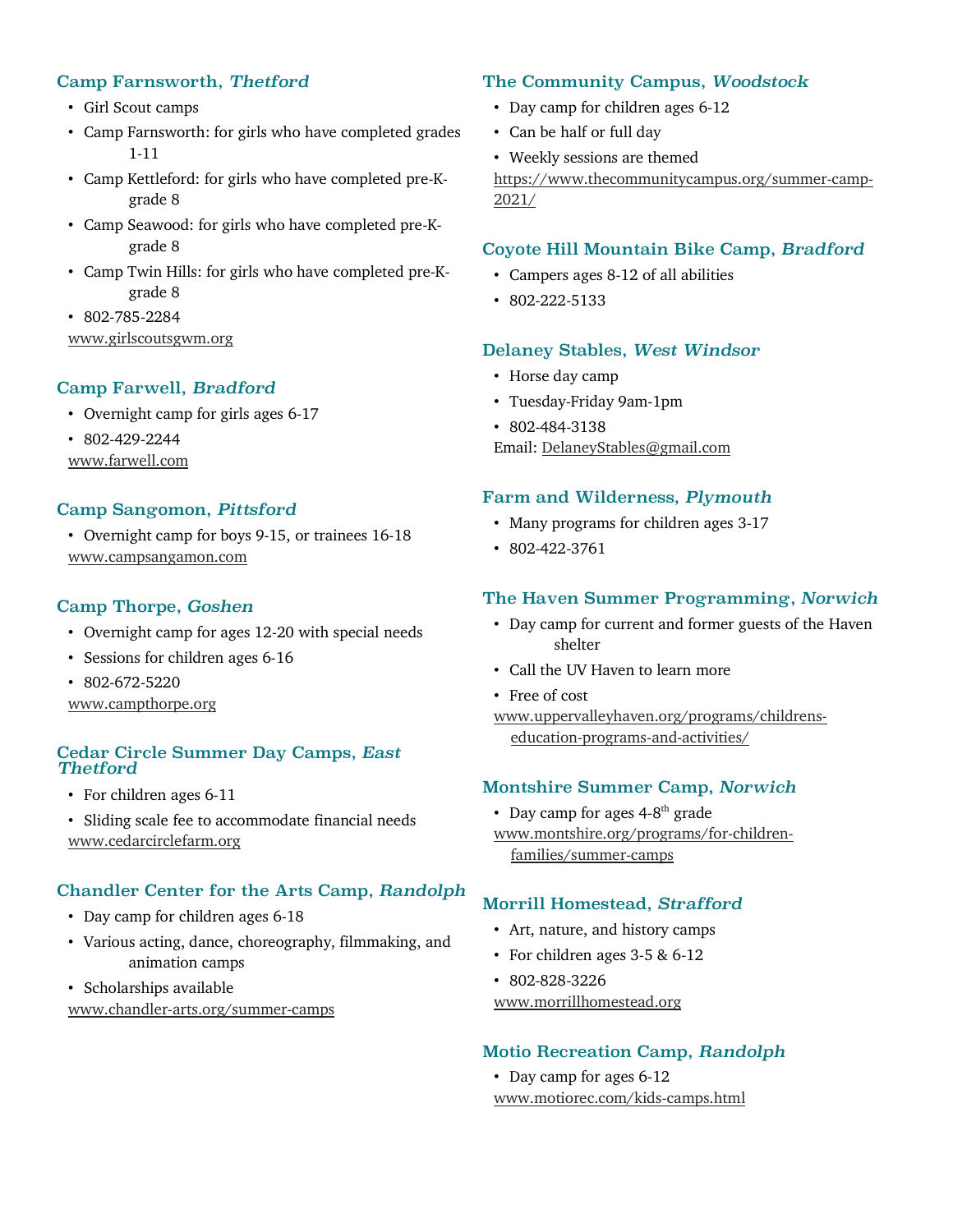# Norwich Parks and Recreation *Norwich*

! Various age groups and themes available through Norwich P&R

www.norwichvt.myrec.com/info/activities/default.aspx

# One Planet, *South Royalton*

- ! Day camp for elementary and middle school children in the White River Valley Supervisory Union
- $\cdot$  802-763-8840

## www.wrvsu.org

# Performing Arts Camp, *Hartford*

- Day camp for grades 6-9
- ! Scholarships available for Hartford residents

https://hartfordvt.myrec.com/info/activities/program\_det ails.aspx?ProgramID=29915

## Pottershouse School Summer Camp, *Hartford*

- Day camp for ages 5 and up
- ! Open 8am-5pm June 15-August 21
- ! Contact Deb Kerwin 802-296-8400 with inquiries

# Purple Crayon, *South Pomfret*

- ! Many different programs for children ages 3-15
- $\cdot$  802-457-3500

www.artistree.org

# River of Life Camp, *Irasburg*

- Day and overnight camp for ages 5-17
- Scholarships available www.riveroflifecamp.newhopevt.com/

# Roots Summer Camp, *Corinth*

• Day Camp for ages 11-14 www.rootsvt.com/youth/summer-camp-corinth

# Lightning Soccer Camp, *various locations*

- ! Half-day camp for children ages 6-14, overnight camp for grades 6-11
- 802-649-7096

www.uvlightning.org

# Summer Splash Camp, *White River Junction*

- ! For children ages 6-10 at the Upper Valley Aquatic Center
- $\cdot$  802-266-2850

Email: Karen Cox at kcox@uvacswim.org

## Summer Camp Ventures, *Hartford*

- $\cdot$  For children in Kindergarten-6<sup>th</sup> grade
- ! Scholarships available for Hartford residents
- 802-295-5036
- Email: recreation@hartford-vt.org

## Summer Wilderness Camp, *Thetford Center*

- Day camp for children ages 6-14
- www.ravenswoodindependentschool.org/week-long-campprograms.html

## Suicide Six Camp, *Woodstock*

- Day camp for grades K-6
- www.suicide6.com/summer/summer-lessonsprograms#paragraph-340

# Tip Top Pottery, *White River Junction*

• Day camp for ages 8-15 www.tiptoppottery.com/

# TRSU GO Wild Camp, *Ludlow*

• Day camp www.sites.google.com/trsu.org/trsu-asp/summer

## VINS Nature Camp, *Quechee*

• Day camp open to ages  $4-8$ <sup>th</sup> grade www.vinsweb.org/nature-camp/

# Wildcat Summer Camp, *Hartland*

- Day camp for grades 1-6
- www.hartlandrecreation.com/info/activities/program\_det ails.aspx?ProgramID=27991

# Woodstock Recreation Camp, *Woodstock*

• Day camp for ages 5-12 www.woodstockrec.com/info/activities/default.aspx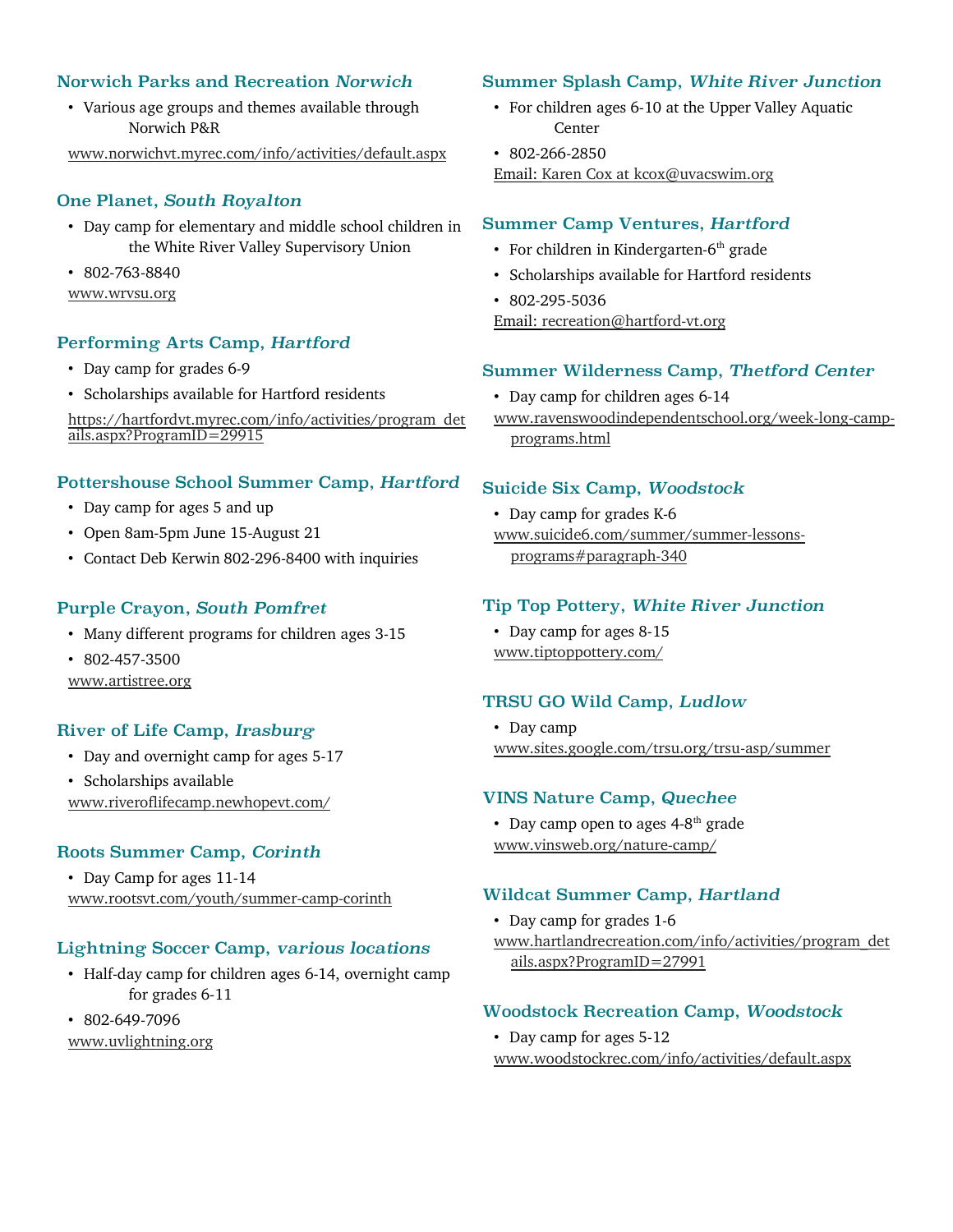## Woodstock Summer SOAK, *Woodstock*

- ! Student Opportunity for Achievement and Knowledge
- ! Four week summer enrichment program for children grades 1-12
- Free of cost
- $\cdot$  802-457-1213

www.summersoak.com

## NEW HAMPSHIRE

#### AVA Gallery & Art Center, *Lebanon*

- For children ages 6-12 and teens
- ! For children with chronic medical conditions who make art with medical students from the Geisel School of Medicine at Dartmouth
- $\cdot$  603-448-3117

www.avagallery.org

#### British Challenger Soccer Camps, *various locations*

• For children ages 3-14 www.challenger.mycustomevent.com

# Camp Cody, *Freedom*

- For children ages 7-17
- ! Schedule and Tuition: https://campcody.com/datestuition/
- $\cdot$  603-539-4997

www.campcody.com

#### Camp Havvago, *Rindge*

- ! For youth and teens ages 7-17 on the Autism Spectrum
- Staff to camper ratio is 1:1
- $\cdot$  603-899-9590

www.campstarfish.org/camps/havvago.html

#### Camp Meridian, Center *Tuftonboro*

- ! For children ages 8-18 with congenital heart conditions
- $\cdot$  603-740-3254

www.campmeridian.org

# Camp Moosilauke, *Orford*

- ! Overnight camp for boys ages 7-15
- $\cdot$  603-353-4545

www.mousilauke.com

# Camp Onaway, *Hebron*

- ! Overnight camp for girls ages 9-15
- $\cdot$  603-744-2180

www.camponaway.org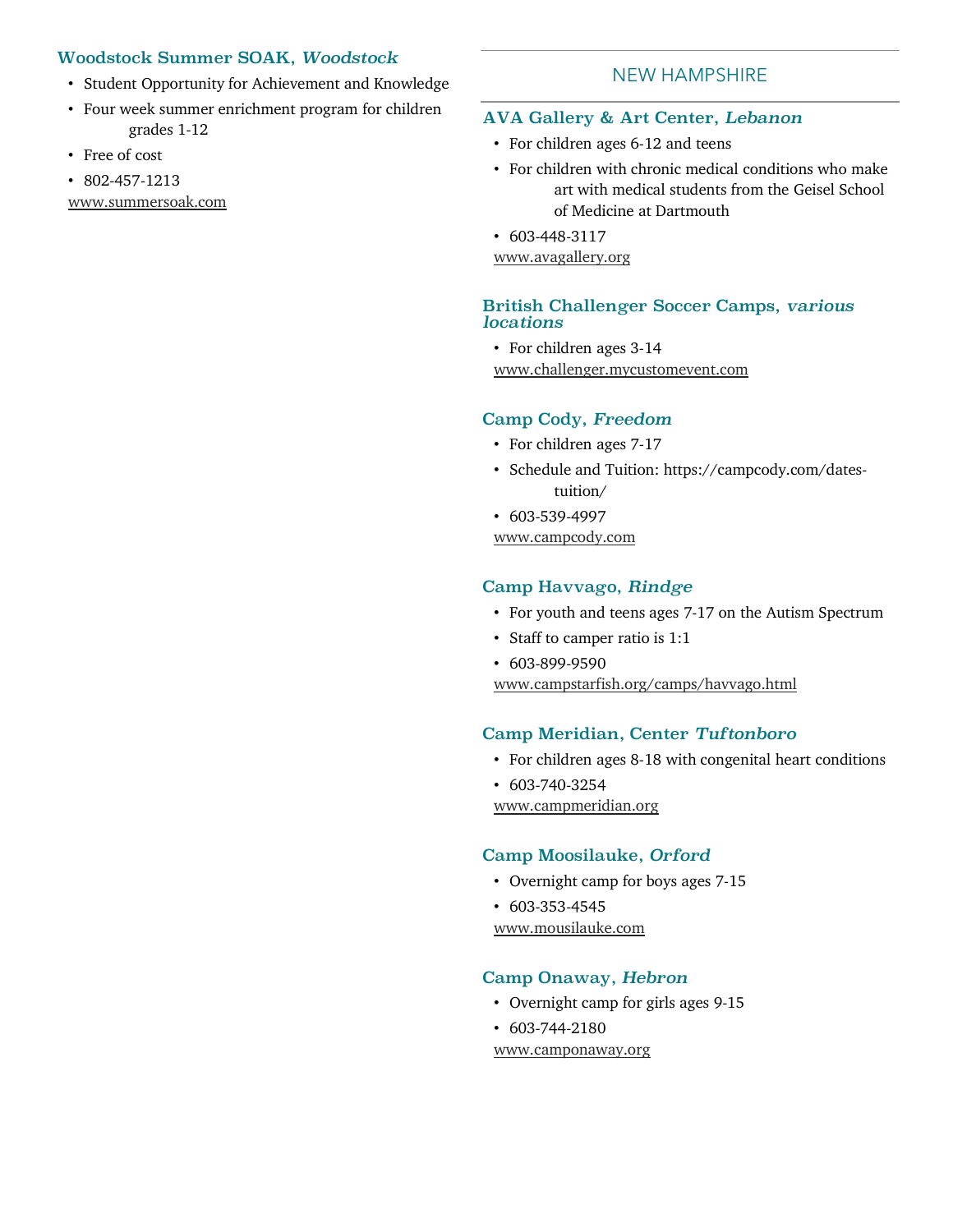# Camp R.A.P., *Lebanon*

- ! Formerly known as Camp Kaleidoscope
- $\cdot$  603-448-5121 Email: recreation@lebanonnh.gov

# Camp Starfish, *Rindge*

- ! For children and young adults ages 6-17 with special needs
- $\cdot$  603-899-9590

www.campstarfish.org

## Camp Wiyaka, *Richmond*

! Overnight camp for children ages 7-15 https://campwiyaka.org/

## CCBA Summer Day Camps, *Lebanon*

- For children ages 3-11
- $\cdot$  603-448-6477
- Email: info@joinccba.org

## Circle of Fleur de Lis, *Fitzwilliam*

- ! Overnight camp for girls ages 8-15 and first time campers grades 3-7
- ! Free week-long camp for girls ages 9-13 who have lost a parent
- $\cdot$  603-585-7751

www.fleurdeliscamp.org Email: sarah@fleurdeliscamp.org

## Crossroads Academy Summer Program, *Lyme*

- Day camp for children ages 5-13
- Sessions running 7/13-8/14

https://www.crossroadsacademy.org/summerprogram/

# Enfield Recreation Camp, *Enfield*

! Day camp for children in grades K-6

www.mvpr.recdesk.com/Community/Program?category= 5

# First Tee Golf Camp, *West Lebanon*

- ! Day camp for children ages 8-13
- ! Financial assistance available

https://www.firstteenh.org/fore-u-golf-center-w-lebanon/

#### Go Green Basketball Camp, *Hanover*

! Day camp for children grades 1-12

## https://gogreenbasketball.com/

# Green Mountain Children's Center, *Claremont*

- ! Early care and Education program for children ages 6 weeks to 6 years
- ! Open Mon-Fri 6:30am-5:30pm
- Email: gmcc.nh.director@gmail.com

## Hanover Parks and Rec Summer Camps, *Hanover*

- ! Day camp for grades K-5 and tween camp for grades 6-7
- ! Scholarships available for Hanover residents, payment plans available

www.hanoverrec.com

## Huse Park Summer Camp – Enfield Recreation, *Enfield*

- $\cdot$  For children Kindergarten-4<sup>th</sup> grade
- $\cdot$  603-632-5026

www.enfield.nh.us

## Junior Tennis Camp, *Hanover*

- ! Half-day camps; morning for children under 10, afternoon for children 9-15
- Held at Storrs Pond

www.storrspond.org/activities/tennis/jr-tennis-camp/

## Lebanon Recreation Camps, *Lebanon*

- Day camp for children in grades K-5
- Scholarships available

https://lebanonnh.gov/793/Youth

## Montshire Museum Summer Camps, *Hanover/Lyme*

- Outdoor discovery for children ages 4 through  $6<sup>th</sup>$  grade
- ! Locations at Storrs Pond in Hanover or Crossroads Academy in Lyme
- Scholarships available
- $\cdot$  802-649-2200

www.montshire.org/summercamp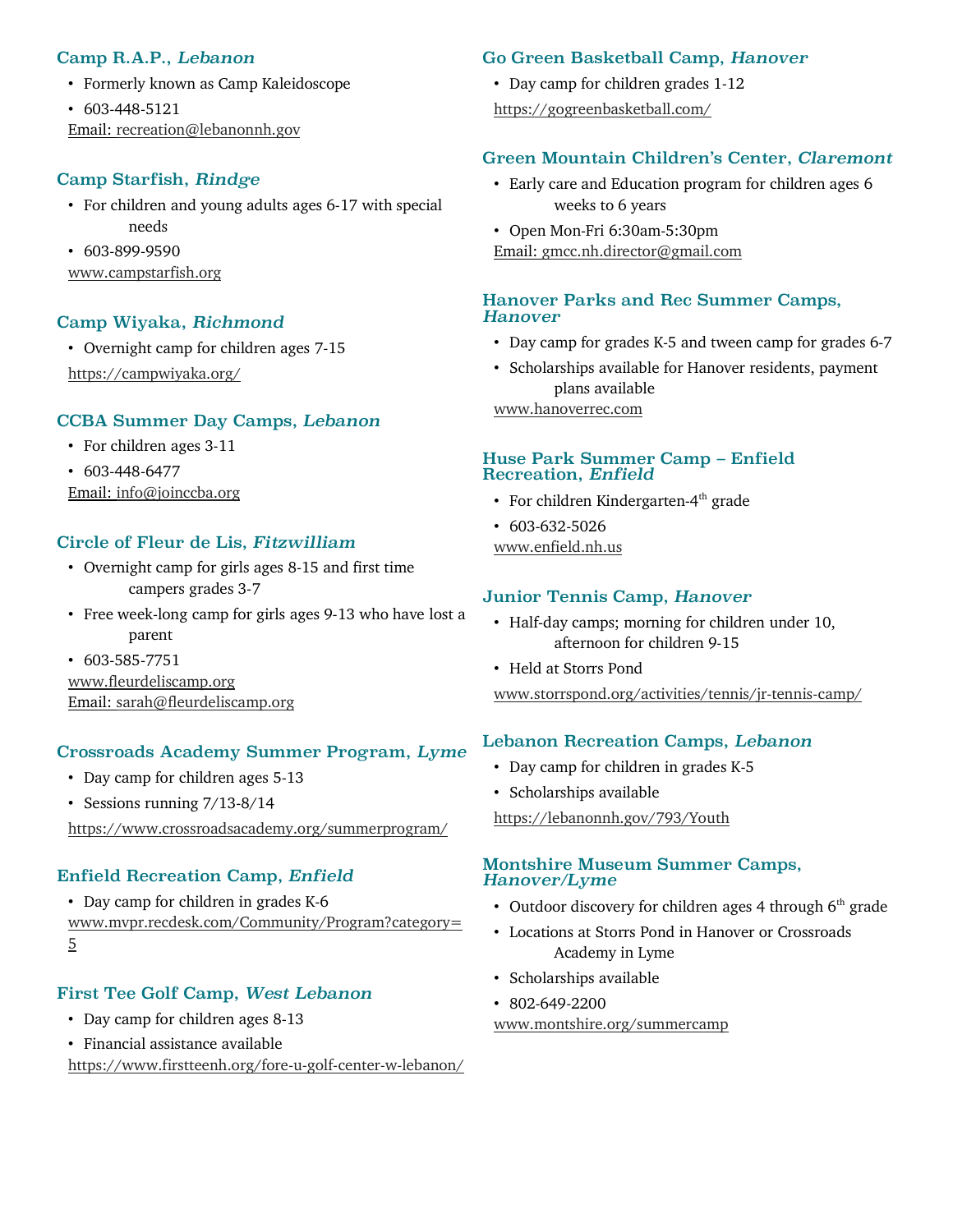## Mowglis Summer Camp for Boys, *Hebron*

- For boys ages 7-15
- $\cdot$  603-744-8095
- www.mowglis.org

## MVPR Theater Camp, *Canaan*

• Day camp for children grades K-12

www.mvpr.recdesk.com/Community/Program/Detail?prog  $ramId=252$ 

#### Paul Hogan Basketball and Soccer Camps, *various towns in NH*

- For children in grades 1-12
- $\cdot$  603-340-1719

www.hogancamps.org

## Lightning Soccer Camp, *various locations*

- ! Half-day camps for children ages 6-14, overnight camp for grades 6-11
- $\cdot$  802-649-7096

www.uvlightning.org

## Next Level Basketball Camp, *Lebanon, NH*

- ! Day camp at CCBA in Lebanon for girls and boys ages 8- 14
- ! 9am-3pm from July 12-16
- \$275/camper
- ! 908-418-2086 or Email: lorigmcbride@gmail.com https://www.nextlevelbballcamp.com

#### Summer Outdoor and Adventure Camp, *Claremont*

• Day camp www.adventurelore.org/summer-camp-1

## Timbernook of the Upper Valley, *Hanover*

- ! Programs challenging the mind, body, and sense through outdoor play
- For children ages 5-12
- ! Located at Storrs Pond in Hanover, NH Email: Wendy.Sanchez@timbernook.com

## Upper Valley Circus Camp, *Cornish Flat*

• Day camp for children ages 8-18

www.uvcircus.com/

## Upper Valley River Camp

- Day camp for children ages 7-12 focusing on river ecology, boat etiquette, moving water safely and responsible fishing practices
- ! Contact Mike Blatt for more information
- 828-246-5616 or Email: blattmike@gmail.com

https://www.facebook.com/pg/UVRiverCamp/about/?ref =page\_internal

#### VINS Nature Camp – Adventure/Discovery, *Hanover*

- ! For children ages 4-5 or entering Kindergarten and grades 1-8
- ! Located at Storrs Pond in Hanover, NH
- Scholarships available
- ! 802-359-5000 x 510

www.vinsweb.org/nature-camp

## YMCA Camp Belknap, *Tuftonburo*

- For boys ages 8-16
- $\cdot$  603-569-3475

Email: admincb@campbelknap.org

#### YMCA Camp Consiton, *Croydon*

- For children ages 8-15
- ! Overnight camp available for 1 or 2 week sessions
- $\cdot$  603-863-1160 www.coniston.org